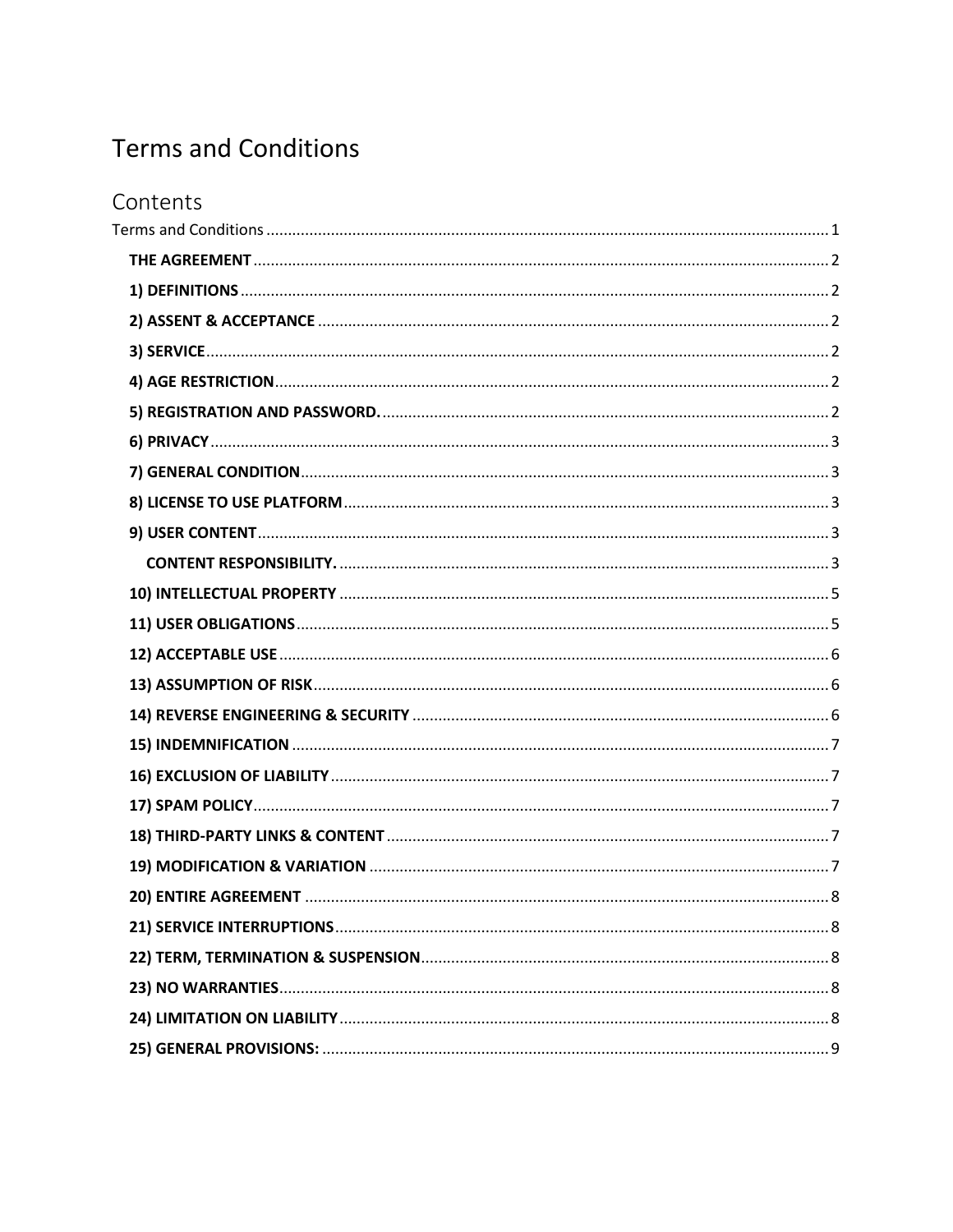<span id="page-1-0"></span>**THE AGREEMENT**: The use of this Platform or website and services on this website and mobile application provided by MUSLIMS SUQ (hereinafter referred to as "Website") are subject to the following Terms & Conditions, all parts and sub-parts of which are specifically incorporated by reference here. This Agreement shall govern the use of all pages on this Platform or website (hereinafter collectively referred to as "App or website") and any services provided by or on this Website/app ("Services").

# <span id="page-1-1"></span>**1) DEFINITIONS**

"Agreement" denotes to this Terms and Conditions and the Privacy Policy and other documents provided to you by the Platform or website;

"We", "us" and "our" are references to muslimsuq.com;

"User", "You" and ""your" are denotes to the person who is accessing the Platform or website for taking or availing any service from us. User shall include the company, partnership, sole trader, person, body corporate or association taking services of this Platform or website;

" Website" shall mean and include **MUSLIMS SUQ** and any successor Website of the Company or any of its affiliates;

Parties: Collectively, the parties to this Agreement (We and You) will be referred to as Parties.

# <span id="page-1-2"></span>**2) ASSENT & ACCEPTANCE**

By using the Platform or website, you warrant that you have read and reviewed this Agreement and that you agree to be bound by it. If you do not agree to be bound by this Agreement, please leave the Platform immediately. We only agree to provide the use of this Platform and Services to you if you assent to this Agreement.

# <span id="page-1-3"></span>**3) SERVICE**

- We are an online marketplace/Classified that believes in value and positive contributions to our customers.
- MUSLIMS SUQ connects local businesses that are ready to offer products and services at competitive prices with the right kind of consumers.

# <span id="page-1-4"></span>**4) AGE RESTRICTION**

You must be at least 13 (Thirteen) years of age to use this Platform or any Services contained herein. By using this Platform, you represent and warrant that you are at least 13 years of age and may legally agree to this Agreement. We assume no responsibility or liability for any misrepresentation of your age.

# <span id="page-1-5"></span>**5) REGISTRATION AND PASSWORD.**

You are responsible to maintain the confidentiality of your password and shall be responsible for all uses via your registration and/or login, whether authorized or unauthorized by you. You agree to immediately notify us of any unauthorized use or your registration, user account or password.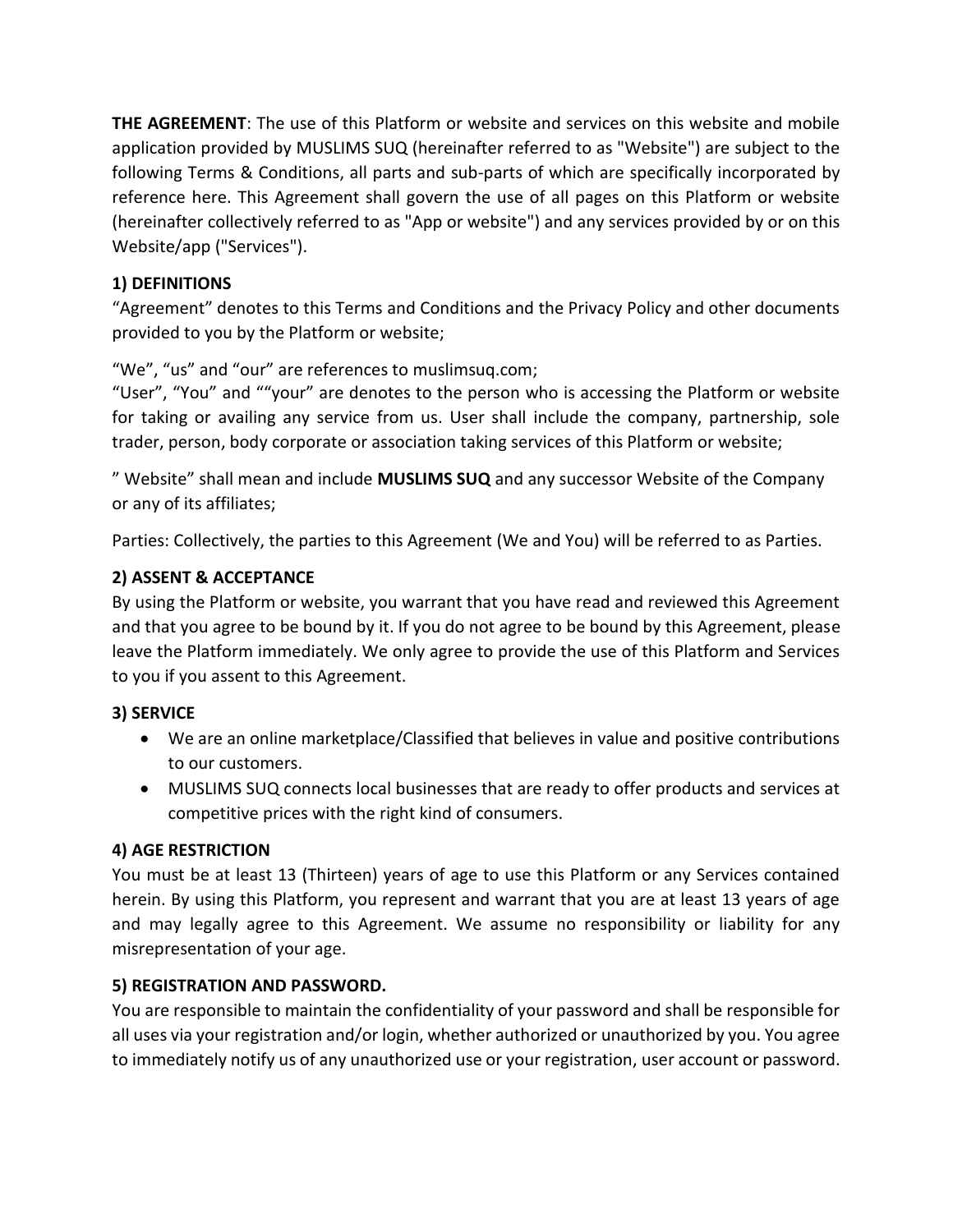#### <span id="page-2-0"></span>**6) PRIVACY**

We do not sell or rent your personal information to third parties for their marketing purposes without your explicit consent. We use your information only as described in the MUSLIMS SUQ Privacy Policy. We view protection of users' privacy as a very important community principle. We store and process your information on computers located in the Canada that are protected by physical as well as technological security devices. You can access and modify the information you provide us and choose not to receive certain communications by signingin to your account. We use third parties to verify and certify our privacy principles. For a complete description of how we use and protect your personal information, see our MUSLIMS SUQ Privacy Policy. If you object to your Information being transferred or used in this way, please do not use our services.

#### <span id="page-2-1"></span>**7) GENERAL CONDITION**

- We do not guarantee the accuracy, completeness, validity, or timeliness of information listed by other users.
- We make material changes to these terms and conditions from time to time, we may notify you either by prominently posting a notice of such changes or via email communication.
- The Platform is licensed to you on a limited, non-exclusive, non-transferable, nonsublicensable basis, solely to be used in connection with the Service for your private, personal, non-commercial use, subject to all the terms and conditions of this Agreement as they apply to the Service.

## <span id="page-2-2"></span>**8) LICENSE TO USE PLATFORM**

We may provide you with certain information as a result of your use of the Platform or Services. Such information may include but is not limited to, documentation, data, or information developed by us, and other materials which may assist in your use of the Platform or Services ("Our Materials"). Subject to this Agreement, we grant you a non-exclusive, limited, nontransferable, and revocable license to use Our Materials solely in connection with your use of the Platform and Services. Our Materials may not be used for any other purpose, and this license terminates upon your cessation of use of the Platform or Services or at the termination of this Agreement.

#### <span id="page-2-3"></span>**9) USER CONTENT**

#### <span id="page-2-4"></span>**CONTENT RESPONSIBILITY.**

**Responsibility for Your Content**. You alone are responsible for Your Content, and once posted to MUSLIMS SUQ, it cannot always be withdrawn. You assume all risks associated with Your Content, including anyone's reliance on its quality, accuracy, or reliability, and any risks associated with personal information you disclose. You represent that you own or have the necessary permissions to use and authorize the use of Your Content as described herein. You may not imply that Your Content is in any way sponsored or endorsed by MUSLIMS SUQ.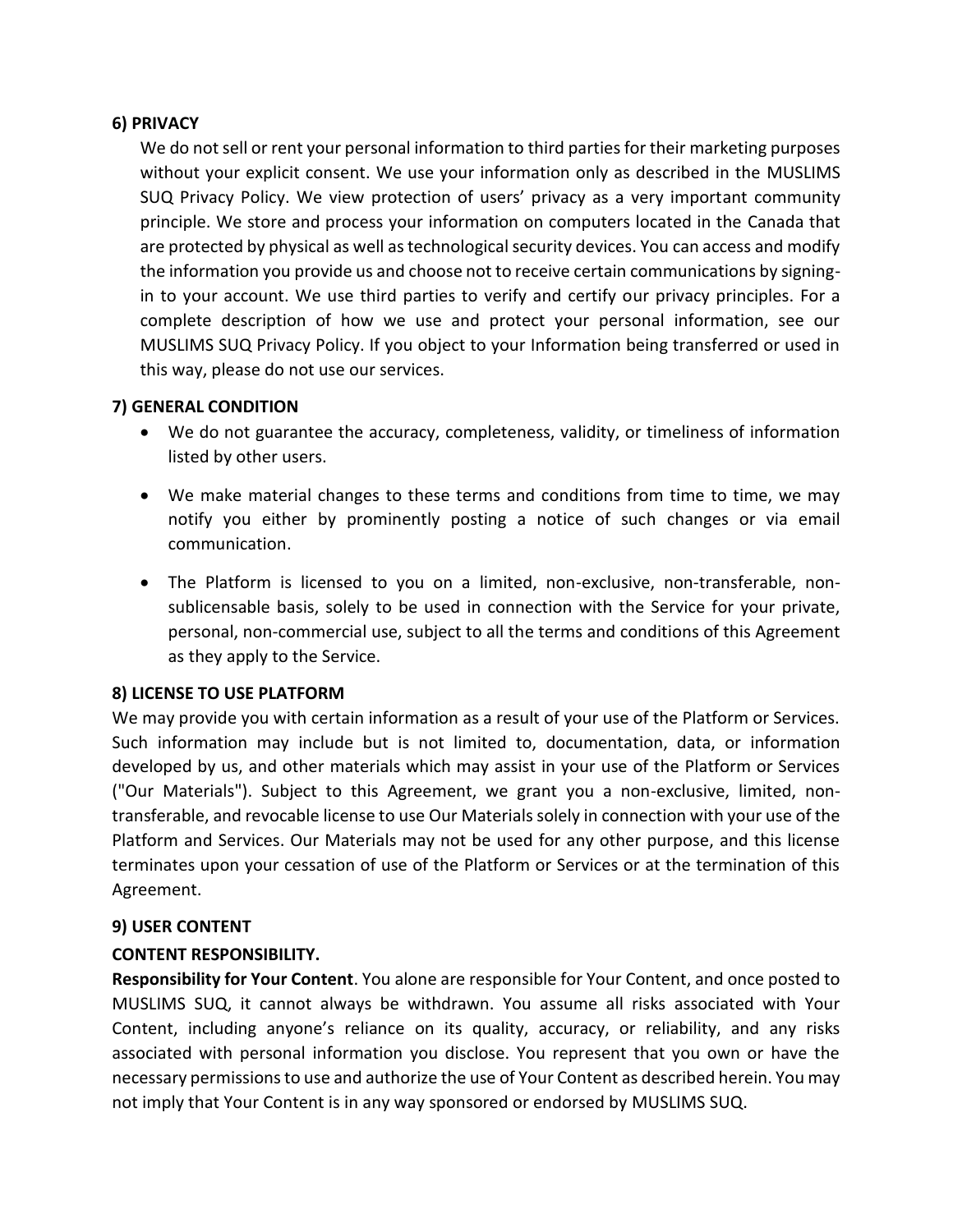You may expose yourself to liability if, for example, Your Content contains material that is false, intentionally misleading, or defamatory; violates any third-party right, including any copyright, trademark, service mark, patent, trade secret, moral right, privacy right, right of publicity, or any other intellectual property or proprietary right; contains material that is unlawful, including illegal hate speech or pornography; exploits or otherwise harms minors; violates or advocates the violation of any law or regulation; or violates these Terms.

**Ownership**. As between you and MUSLIMS SUQ, you own Your Content. We own the MUSLIMS SUQ Content, including but not limited to visual interfaces, interactive features, graphics, design, compilation (including, but not limited to, our selection, coordination, aggregation, and arrangement of User Content and other Service Content), computer code, products, software, aggregate star ratings, and all other elements and components of the Service excluding Your Content, User Content and Third-Party Content. We also own the copyrights, trademarks, service marks, trade names, trade secrets, and other intellectual and proprietary rights throughout the world associated with the MUSLIMS SUQ Content and the Service, which are protected by copyright, trade dress, patent, trademark, and trade secret laws and all other applicable intellectual and proprietary rights and laws. As such, you may not sell, license, copy, publish, modify, reproduce, distribute, create derivative works or adaptations of, publicly display or in any way use or exploit any of the MUSLIMS SUQ Content in whole or in part except as expressly authorized by us. Except as expressly and unambiguously provided herein, we do not grant you any express or implied rights, and all rights in and to the Service and the MUSLIMS SUQ Content are retained by us.

**Advertising.** MUSLIMS SUQ and its licensees may publicly display advertisements, paid content, and other information nearby or in association with Your Content. You are not entitled to any compensation for such advertisements. The manner, mode and extent of such advertising are subject to change without specific notice to you.

**Other**. The Platform permits you to place add, share content, post comments, feedback, etc. but you are solely responsible for the content posted by you. You represent that you have required permission to use the content.

When posting content to the Platform, please do not post content that:

- contains ill-mannered, profane, abusive, racist or hateful language or expressions, text, photographs or illustrations that are pornographic or in poor taste, inflammatory attacks of a personal, racial or religious nature;
- is defamatory, threatening, disparaging, grossly inflammatory, false, misleading, fraudulent, inaccurate, unfair, contains gross exaggeration or unsubstantiated claims;
- violates the privacy rights of any third party, is unreasonably harmful or offensive to any individual or community;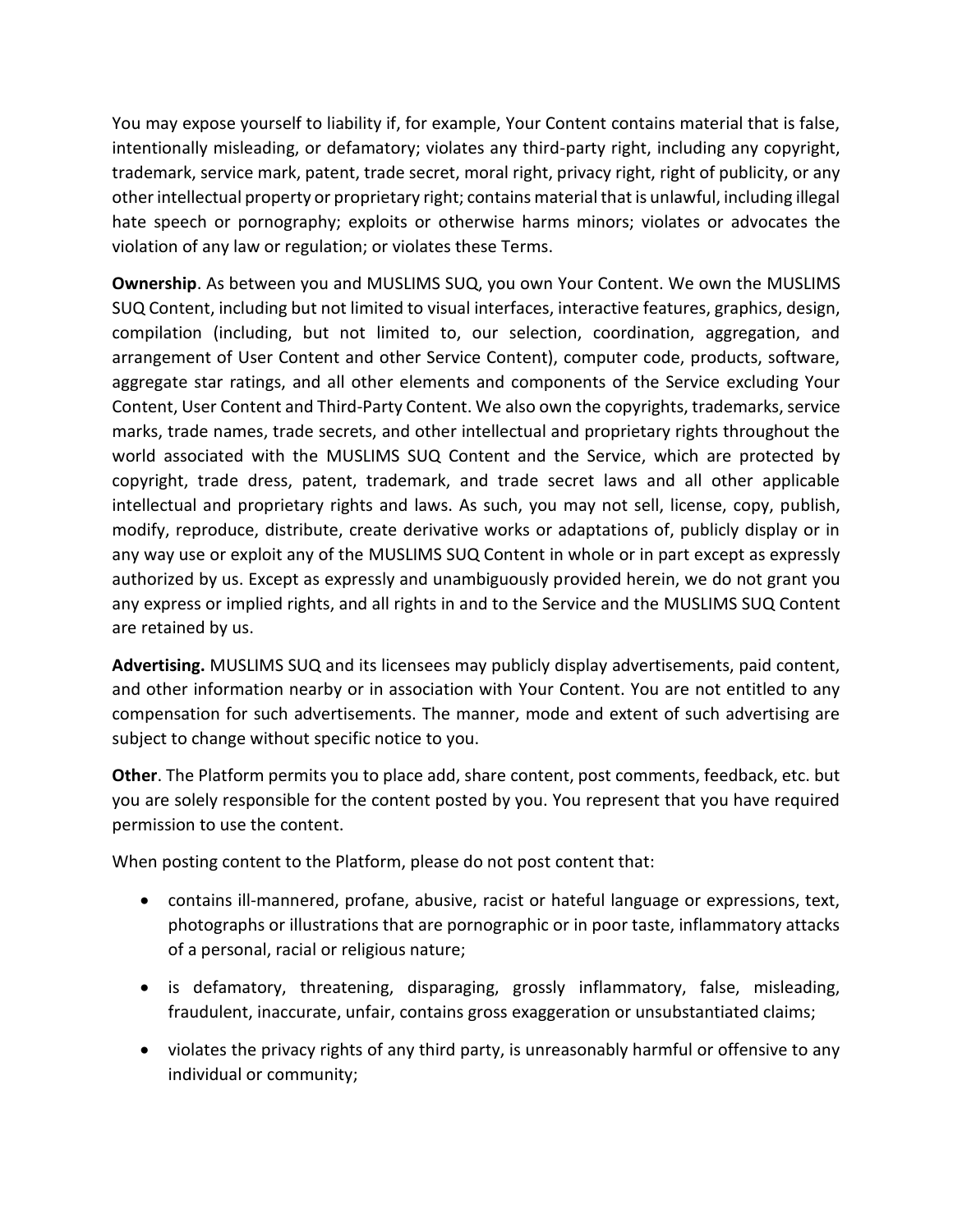- discriminates on the grounds of race, religion, national origin, gender, age, marital status, sexual orientation or disability, or refers to such matters in any manner prohibited by law;
- violates or inappropriately encourages the violation of any municipal, state, federal or international law, rule, regulation or ordinance;
- uses or attempts to use another's account, password, service or system except as expressly permitted by the Terms of use uploads or transmits viruses or other harmful, disruptive or destructive files;
- sends repeated messages related to another user and/or makes derogatory or offensive comments about another individual or repeats prior posting of the same message under multiple emails or subjects.
- Any submitted content that includes, but is not limited to the following, will be refused. If repeated violations occur, we reserve the right to cancel user access to the Platform without advanced notice.

## <span id="page-4-0"></span>**10) INTELLECTUAL PROPERTY**

You agree that the Platform and all Services provided by us are the property of MUSLIMS SUQ, including all copyrights, trademarks, trade secrets, patents, and other intellectual property ("Our IP"). You agree that we own all right, title, and interest in and to the Our IP and that you will not use Our IP for any unlawful or infringing purpose. You agree not to reproduce or distribute Our IP in any way, including electronically or via registration of any new trademarks, trade names, service marks, or Uniform Resource Locators (URLs), without express written permission from us.

- To make the Platform and Services available to you, you hereby grant us a royalty-free, non-exclusive, worldwide license to copy, display, use, broadcast, transmit and make derivative works of any content you publish, upload, or otherwise make available to the Platform ("Your Content"). We claim no further proprietary rights in your Content.
- If you feel that any of your intellectual property rights have been infringed or otherwise violated by the posting of information or media by another of our users, please contact us and let us know.

## <span id="page-4-1"></span>**11) USER OBLIGATIONS**

As a user of the Platform or Services, you may be asked to register with us. When you do so, you will choose a user identifier, which may be your email address or another term, as well as a password. You may also provide personal information, including, but not limited to, your name. You are responsible for ensuring the accuracy of this information. This identifying information will enable you to use the Platform and Services. You must not share such identifying information with any third party, and if you discover that your identifying information has been compromised, you agree to notify us immediately in writing. An email notification will suffice. You are responsible for maintaining the safety and security of your identifying information as well as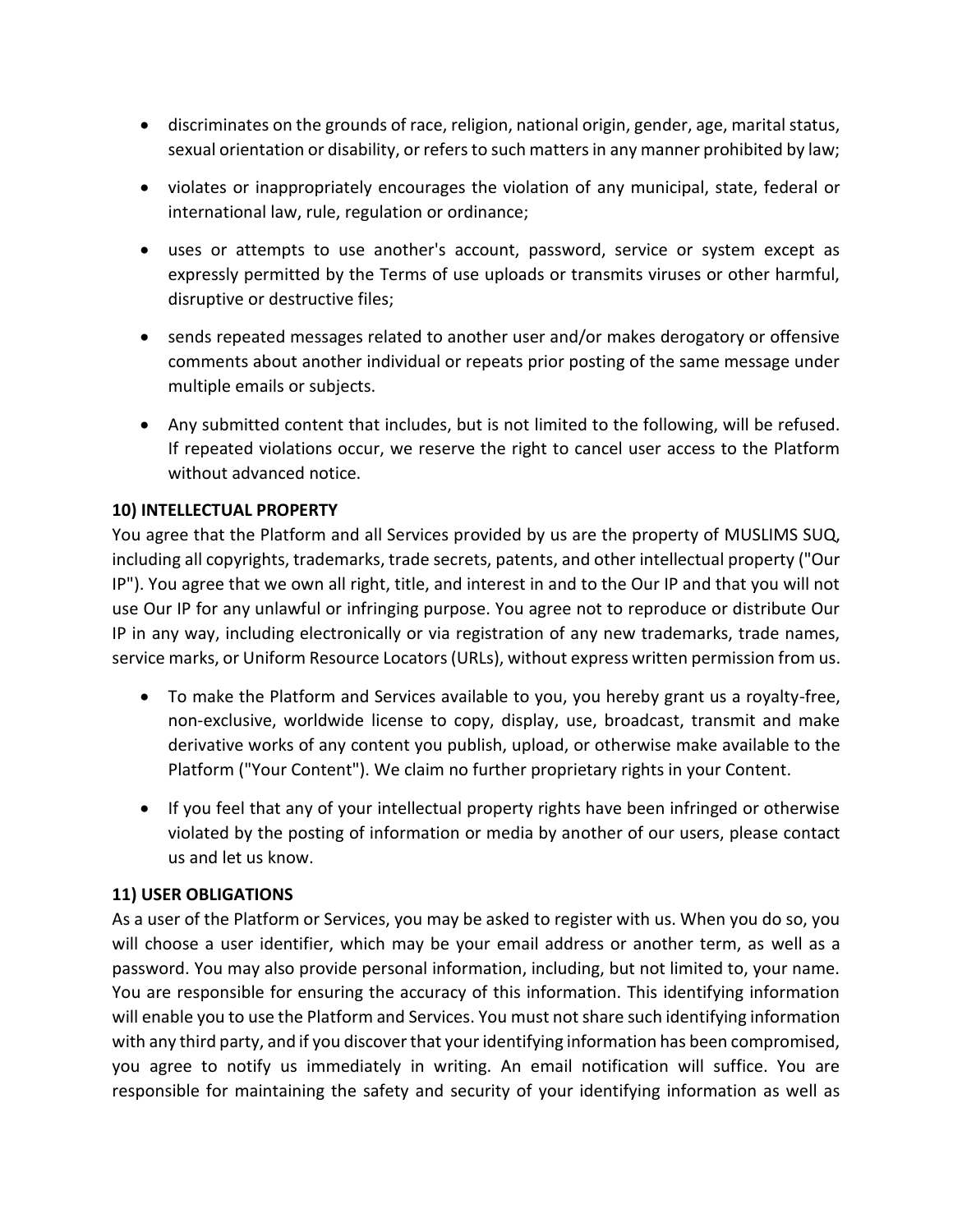keeping us apprised of any changes to your identifying information. Providing false or inaccurate information, or using the Platform or Services to further fraud or unlawful activity is grounds for immediate termination of this Agreement.

## <span id="page-5-0"></span>**12) ACCEPTABLE USE**

You agree not to use the Platform or Services for any unlawful purpose or any purpose prohibited under this clause. You agree not to use the Platform or Services in any way that could damage the Platform, Services, or general business of MUSLIMS SUQ.

- You further agree not to use the Platform or Services:
- To harass, abuse, or threaten others or otherwise violate any person's legal rights;
- To violate any of our intellectual property rights or any third party;
- To upload or otherwise disseminate any computer viruses or other software that may damage the property of another;
- To perpetrate any fraud;
- To engage in or create any unlawful gambling, sweepstakes, or pyramid scheme;
- To publish or distribute any obscene or defamatory material;
- To publish or distribute any material that incites violence, hate, or discrimination towards any group;
- To unlawfully gather information about others.

## <span id="page-5-1"></span>**13) ASSUMPTION OF RISK**

The Platform and Services are provided for communication purposes only. You acknowledge and agree that any information posted on Our Platform is not intended to be legal advice, medical advice, or financial advice, and no fiduciary relationship has been created between you and us. You further agree that your purchase of any of the products on the Platform is at your own risk. We do not assume responsibility or liability for any advice or other information given on the Platform.

## <span id="page-5-2"></span>**14) REVERSE ENGINEERING & SECURITY**

You agree not to undertake any of the following actions:

a) Reverse engineer, or attempt to reverse engineer or disassemble any code or software from or on the Platform or Services;

b) Violate the security of the Platform or Services through any unauthorized access, circumvention of encryption or other security tools, data mining, or interference to any host, user or network.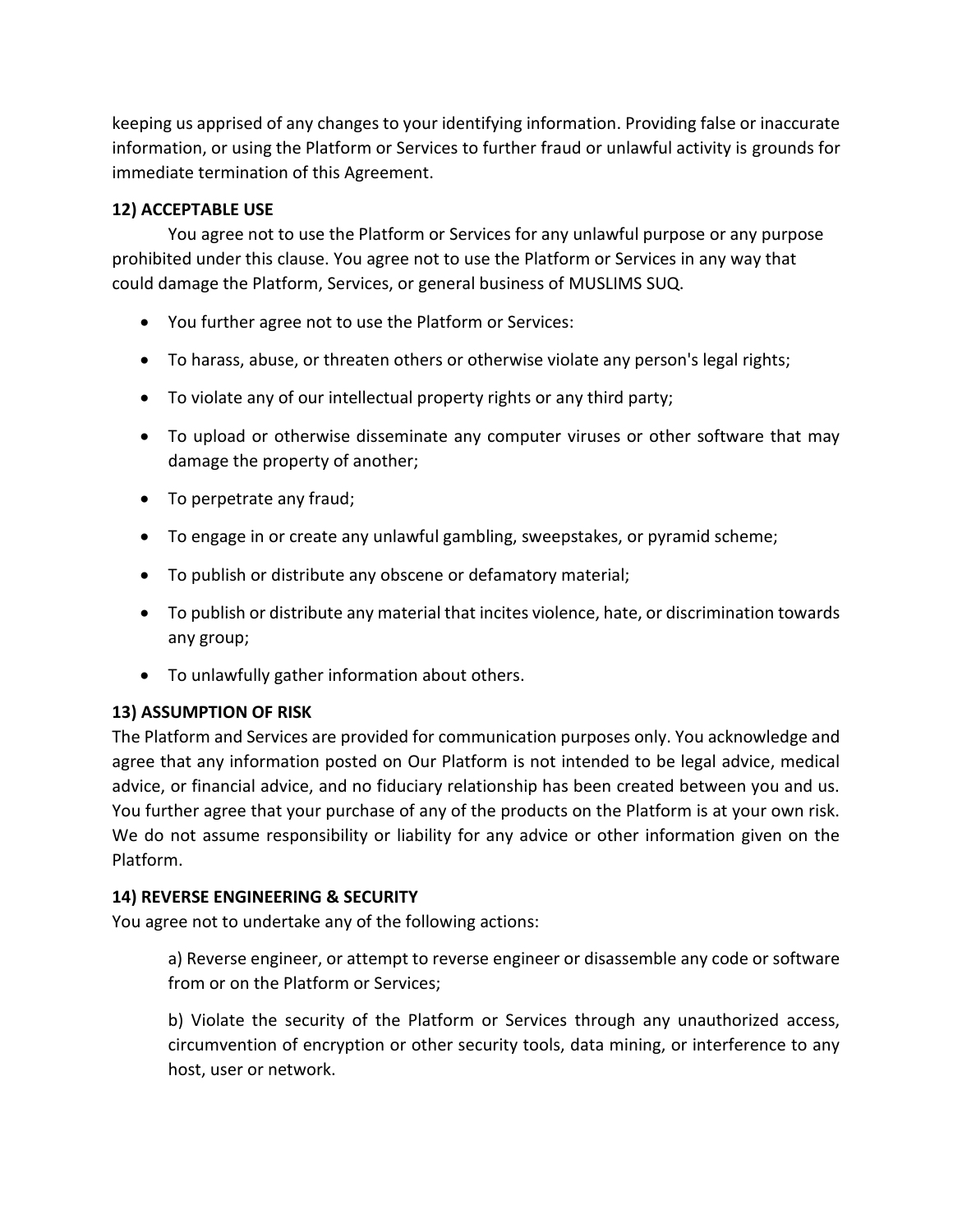## <span id="page-6-0"></span>**15) INDEMNIFICATION**

You agree to defend and indemnify us and any of our affiliates (if applicable) and hold us harmless against any legal claims and demands, including reasonable attorney's fees, which may arise from or relate to your use or misuse of the Website or Services, your breach of this Agreement, or your conduct or actions. You agree that we shall be able to select its legal counsel and may participate in its defense if we wish.

## <span id="page-6-1"></span>**16) EXCLUSION OF LIABILITY**

You understand and agree that we (A) do not guarantee the accuracy, completeness, validity, or timeliness of information listed by us or any third parties; and (B) shall not be responsible for any materials posted by us or any third party. You shall use your judgment, caution, and common sense in evaluating any prospective methods or offers and any information provided by us or any third party.

Further, we shall not be liable for direct, indirect consequential, or any other form of loss or damage that may be suffered by a user through the use of the website.

Website including loss of data or information or any kind of financial or physical loss or damage.

In no event shall MUSLIMS SUQ, nor its Owner, directors, employees, partners, agents, suppliers, or affiliates, be accountable for any indirect, incidental, special, eventful or exemplary costs, including without limitation, loss of proceeds, figures, usage, goodwill, or other intangible losses, consequential from (i) your use or access of or failure to access or use the Service; (ii) any conduct or content of any third party on the Service; (iii) any content attained from the Service; and (iv) unlawful access, use or alteration of your transmissions or content, whether or not based on guarantee, agreement, domestic wrong (including carelessness) or any other lawful concept, whether or not we've been aware of the possibility of such damage, and even if a cure set forth herein is originated to have futile of its important purpose.

## <span id="page-6-2"></span>**17) SPAM POLICY**

You are strictly prohibited from using the Website or any of our Services for illegal spam activities, including gathering email addresses and personal information from others or sending any mass commercial emails.

#### <span id="page-6-3"></span>**18) THIRD-PARTY LINKS & CONTENT**

We may occasionally post links to third-party websites or other services. You agree that we are not responsible or liable for any loss or damage caused as a result of your use of any third-party services linked to or from Our Website.

#### <span id="page-6-4"></span>**19) MODIFICATION & VARIATION**

We may, from time to time and at any time without notice to you, modify this Agreement. You agree that we have the right to modify this Agreement or revise anything contained herein. You further agree that all modifications to this Agreement are in full force and effect immediately upon posting on the Website and that modifications or variations will replace any prior version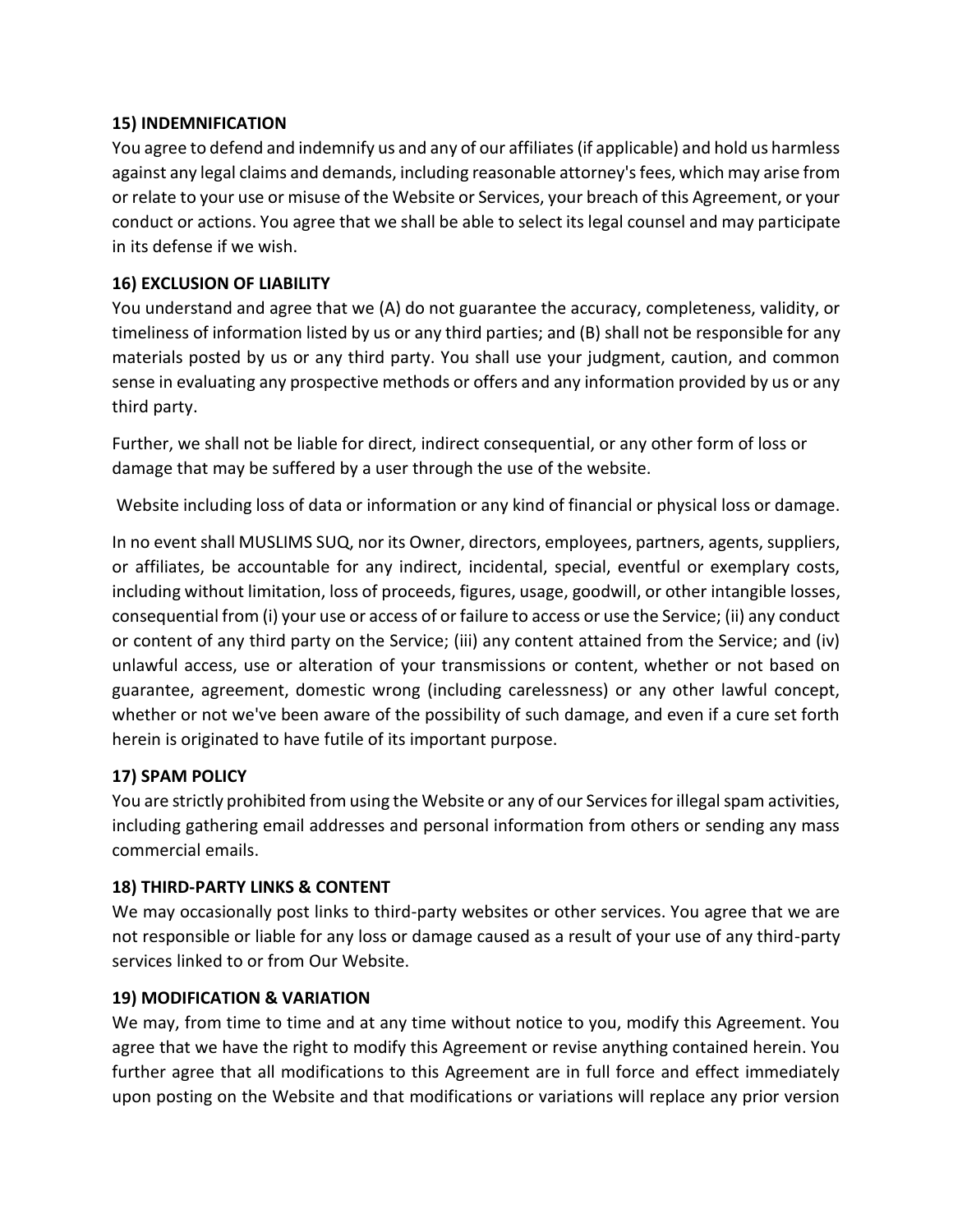of this Agreement unless prior versions are specifically referred to or incorporated into the latest modification or variation of this Agreement.

#### <span id="page-7-0"></span>**20) ENTIRE AGREEMENT**

This Agreement constitutes the entire understanding between the Parties concerning any use of this Website. This Agreement supersedes and replaces all prior or contemporaneous agreements or understandings, written or oral, regarding the use of this Website.

## <span id="page-7-1"></span>**21) SERVICE INTERRUPTIONS**

We may need to interrupt your access to the Website to perform maintenance or emergency services on a scheduled or unscheduled basis. You agree that your access to the Website may be affected by unanticipated or unscheduled downtime, for any reason, but that we shall have no liability for any damage or loss caused as a result of such downtime.

## <span id="page-7-2"></span>**22) TERM, TERMINATION & SUSPENSION**

We may terminate this Agreement with you at any time for any reason, with or without cause. We specifically reserve the right to terminate this Agreement if you violate any of the terms outlined herein, including, but not limited to, violating the intellectual property rights of us or a third party, failing to comply with applicable laws or other legal obligations, and/or publishing or distributing illegal material. If you have registered for an account with Us, you may also terminate this Agreement at any time by contacting us and requesting termination. At the termination of this Agreement, any provisions that would be expected to survive termination by their nature shall remain in full force and effect.

## <span id="page-7-3"></span>**23) NO WARRANTIES**

You agree that your use of the Website and Services is at your sole and exclusive risk and that any Services provided by us are on an "As Is" basis. We hereby expressly disclaim any express or implied warranties of any kind, including, but not limited to the implied warranty of fitness for a particular purpose and the implied warranty of merchantability. We make no warranties that the Website or Services will meet your needs or that the Website or Services will be uninterrupted, error-free, or secure. We also make no warranties as to the reliability or accuracy of any information on the Website or obtained through the Services. You agree that any damage that may occur to you, through your computer system, or as a result of the loss of your data from your use of the Website or Services is your sole responsibility and that we are not liable for any such damage or loss.

## <span id="page-7-4"></span>**24) LIMITATION ON LIABILITY**

We are not liable for any damages that may occur to you as a result of your use of the Website or Services, to the fullest extent permitted by law. This section applies to any claims by you, including, but not limited to, lost profits or revenues, consequential or punitive damages, negligence, strict liability, fraud, or torts of any kind.